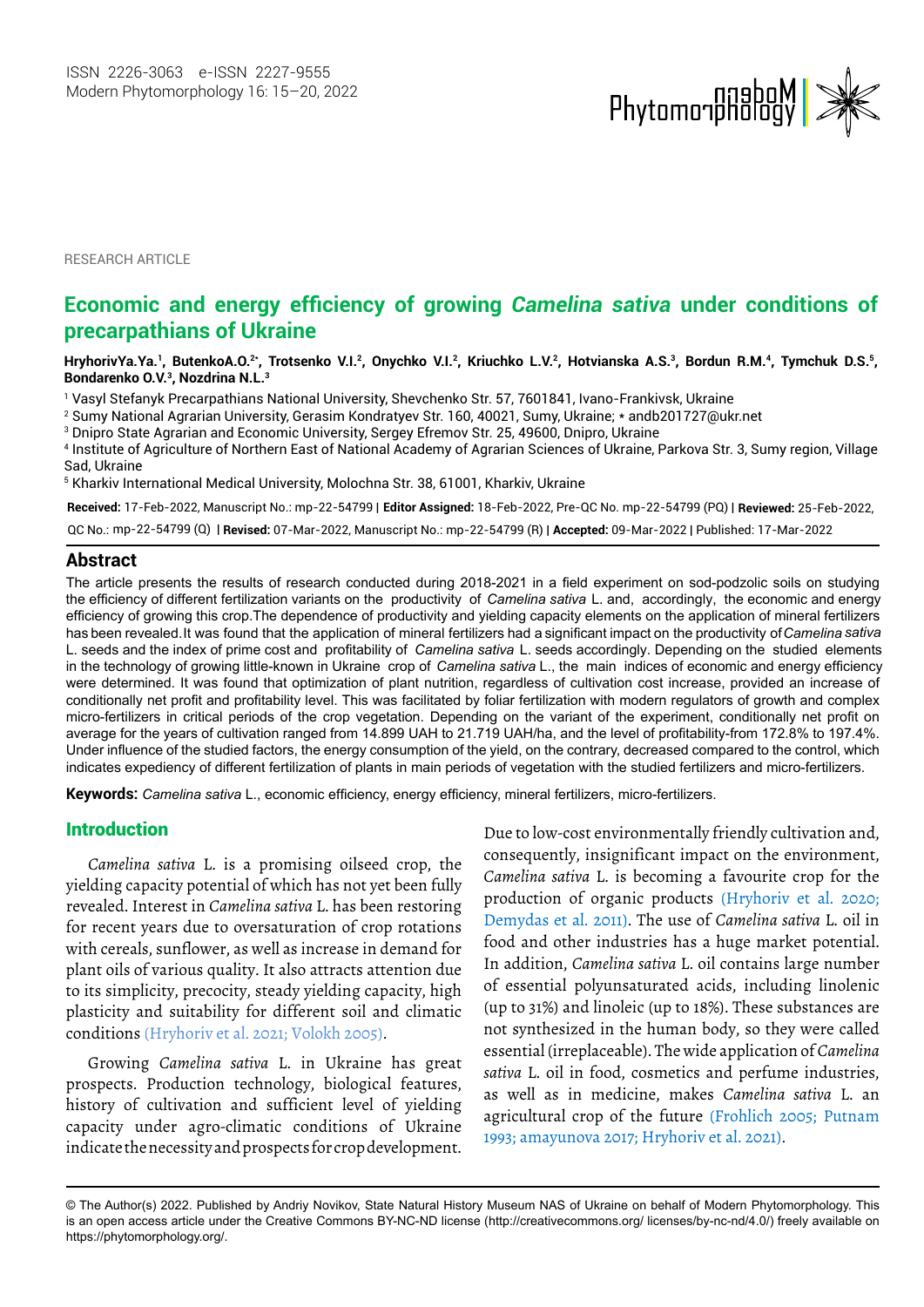*Camelina sativa* L. culture is valued for its high content (up to 45%), omega-3 fatty acids, which are rare in other plant sources. More than 50% of fatty acids in cold-pressed *Camelina sativa* L. oil are polyunsaturated. The main components are alpha-linolenic acid-C 18:3 (omega-3 fatty acids), about 35%-45% and linoleic acid-C 18: 2 (omega-6 fatty acids), about 15%-20%. The oil is also very rich in natural antioxidants. It has 1%-3% erucic acid. The content of vitamin E in *Camelina sativa* L. oil is about 110 mg per 100 g. Its seeds contain up to 50% of low-drying oil (iodine value 127-150), 30% of crude protein, up to 17-18% of carbohydrates. The nutritional value of *Camelina sativa* L. is due to the high content of phosphatides, sterols, vitamins (A, B, E, K), linoleic and linolenic acids and polyunsaturated fatty linoleic acid, which can accelerate the metabolism of cholesterol esters in the body (Demydas et al. 2011; Hryhoriv et al. 2020).

Despite all advantages of the crop, currently in Ukraine *Camelina sativa* L. is grown only in large areas in the Forest-Steppe and Polissia, although there are all conditions for expanding sown areas throughout the country (amayunova et al. 2018; Hospodarenko, Rassadina 2015; Hryhoriv et al. 2021).

Economic methods of assessing technologies of growing crops are to some extent insufficient as they have significant fluctuations which are primarily stipulated by pricing policy. Energy analysis makes it possible to largely avoid these fluctuations and obtain a more objective description of the technological processes of growing crop plants. Thus, energy and economic assessments of technological processes of growing crops complement each other and are relevant for the modern agricultural production of Ukraine (Hryhoriv 2012; Karbivska et al. 2021).

# Materials and Methods

Field research was conducted in technological crop rotation of the Department of Growing Technology, Seed Production and Biochemistry of Cruciferous Crops at Precarpathian State Agricultural Research Station of National Academy of Agrarian Sciences of Ukraine on sod podzolic soil during 2018–2021, GPS binding: latitude 58056'55', longitude–34041'45''.

The soils of the experimental plot are turf deep podzolic gleyed, by mechanical composition–coarsegrained heavy-clayed with strong humus horizon up to 75 cm and are characterized by the following indices: acidity, pH–5.2, humus content (%)–2.74, soil content of main nutrient elements (mg/kg): nitrogen-85, phosphorus–47.0, potassium– 117.0.

Precursor–winter wheat. The sowing was carried

out according to the experimental scheme. For sowing was used a variety of Hirsky, selection of institute AIP. Taking into consideration the insensitivity of *Camelina sativa* L. to the application of potassium fertilizers (Poliakov 2011; Hryhoriv et al. 2020), the effect of only nitrogen and phosphorus fertilizers was studied. In the experiment, mineral fertilizers in the form of nitrogen phosphorus and potassium, ammonium nitrate and granular superphosphate were applied to main soil tillage according to the following scheme: Control-without fertilizers; Background– $(P_{45}K_{45})$ ; Background– $(N_{30}P_{45}K_{45})$ ; Background–  $(N_{30}P_{45}K_{45})$  +  $N_{60}$ ; Background– $(N_{30}P_{45}K_{45})$  + Vympel (500 g/ha) + Oracul multicomplex (1 l/ha) + Oracul colamine boron  $(1 / ha) + O$ racul sulfur active  $(2 / ha)$ .

The experiment was based on four repetitions; the area of accounting plot-20  $m^2$ . A variant without fertilizers was the control. Fertilization of *Camelina sativa* L. crops was carried out with nitrogen fertilizers, micro-fertilizers and growth stimulants according to corresponding variants of the experimental scheme in the rosette phase.

In the experiment was sown *Camelina sativa* L. variety Hirsky of selection Ivano-Frankivsk Institute AIP NAAS included in the State Register of varieties suitable for cultivation in Ukraine. The potential yielding capacity of the seeds is about 2.1 t/ha, green mass-40.5 t/ha (Abramyk et al. 2003; Karpenko et al. 2019; Demydas et al. 2021).

The technology of growing *Camelina sativa* L. on the experimental plots was generally accepted for soil and climatic conditions of Precarpathians, except for the factors studied (Syvyryn and Reshetnykov 1988).

Natural and climatic conditions that have developed in the Ivano-Frankivsk region contribute to the development of agriculture and forestry, cultivation of major crops. It should be noted that during the vegetation period of *Camelina sativa* L. in the research period weather conditions differed significantly from the average longterm data both by temperature indices and amount of precipitations.

It has been established that spring has become 0.8°C warmer in the last two decades, it is provided mainly by March, while in autumn air temperature has changed insignificantly. However, as a result of natural anomalies, acceleration of flowering in spring and premature flowering in autumn take place. This significantly affects the vegetation period of crops and their productivity in general.

The Economic and energy efficiency of growing *Camelina sativa* L. was determined according to modern generally accepted methods, namely with the help of technological maps. Energy efficiency evaluation of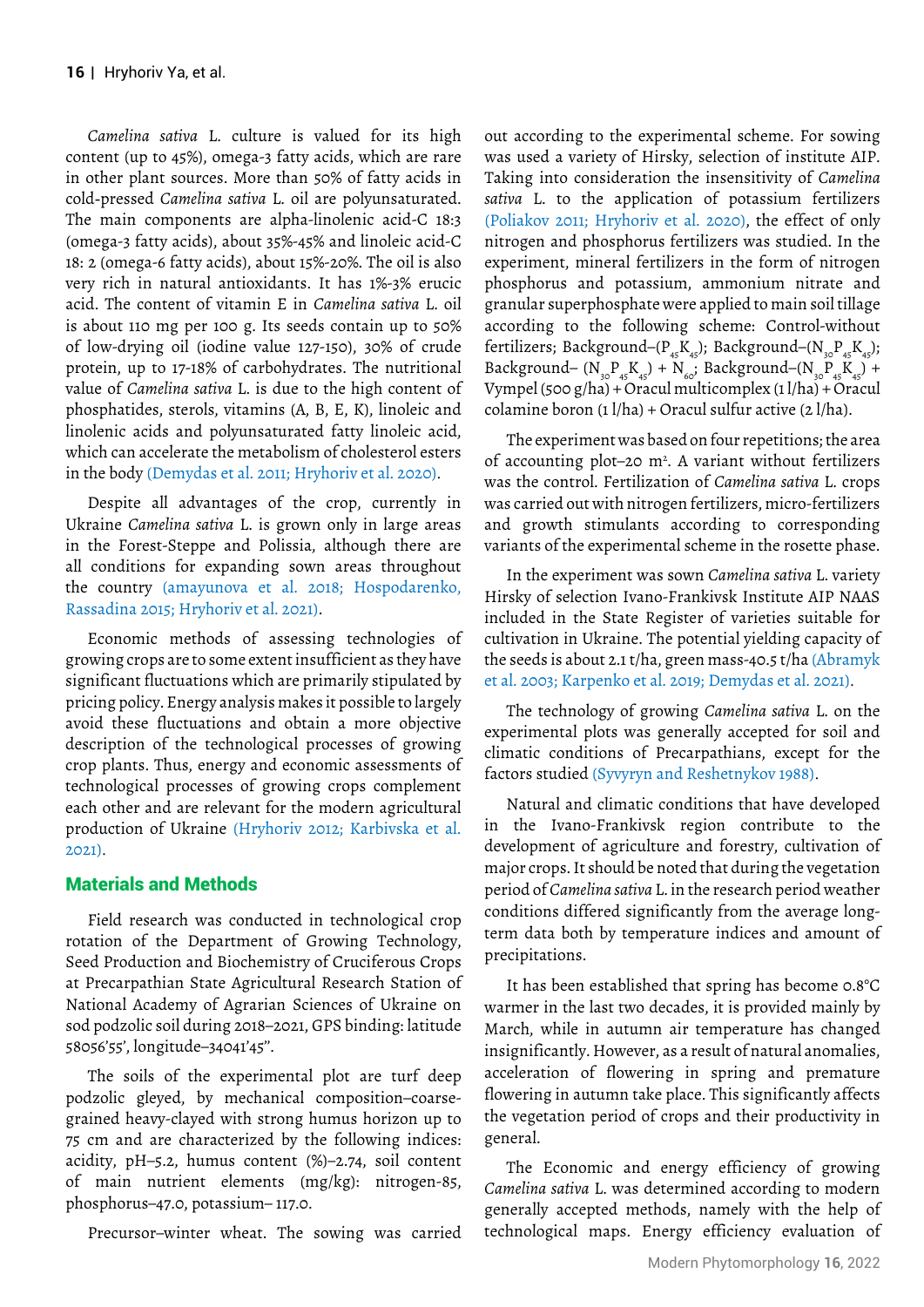## Economic and energy efficiency of growing *Camelina sativa* under conditions of pre - | 19 carpathians of Ukraine

production technology elements was carried out accordand Ivanenko. Economic efficiency was determined by technological maps and prices prevailing on December 1, 2021. Mathematical processing of obtained analytical digital material was performed by the method of dispersal and correlation analysis according to Dospekhov (1985) and Ushkarenko and others (Ushkarenko et al. 2008), using the computer program "Agrostat". -ing to Ushkarenko, recommendations of Medvedovsky

Experimental design is usually used at the point of greatest impact to reduce design costs by speeding up the design process, reducing the complexity of the material and labor. Experimental design is also a powerful tool for achieving production cost savings by minimizing process variations and reducing recycling, shortages, and the need for verification.

When developing the experiment, we pay special attention to four potential dangers that can create experimental difficulties:

- In addition to measurement error, other sources of error or unclear variations may overshadow the results;
- Uncontrolled factors that cause changes in normal operating conditions are called "Noise Factors". These factors, such as numerous machines, several changes, raw materials, humidity, etc., can be built into the experiment so that their variations are not combined into obscure or experimental errors;
- Correlation can often be confused with causation. Two factors that change together can be highly correlated without one causing the other-both can be caused by a third factor;
- Combined effects or interactions between factors should be carefully considered before conducting an experiment. It was found that the increased amount of water increases the growth of the crop, but there is a time when additional water leads to root rot and has a detrimental effect. Similarly, additional fertilizer has a beneficial effect to the point that too much fertilizer burns the roots. To this complexity of the main effects are added interactive effects-too much water can nullify the benefits of fertilizers, washing it away.

# Results and Discussion

The main task of agricultural production in the process of growing any crop, including *Camelina sativa* L., is to increase its profitability with minimal costs of energy and resources (Hryhoriv et al. 2021; Karbivska et al. 2021). This is especially current in modern economic conditions

Modern Phytomorphology **16**, 2022

when technology elements, which are developed and proposed for implementation in the production, primarily have to reduce energy costs of growing crops, reduce the prime costs of the production unit and, consequently, provide profit increase. In addition, modern technologies of growing crops must be competitive. At the same time, the shortage of resource potential and pricing policy for the main elements and means, which are an integral component in the development of agronomic cultivation measures, require certain revision of technological approaches to crop production. In recent years, as it is known, the cost of mineral fertilizers has increased significantly, and organic fertilizers are practically not applied due to a significant reduction of public livestock breeding. This has led and continues to lead to deterioration of soils, depletion of movable, available for plants nutrients in their content. Under such conditions, optimization of crop nutrition on resource-saving measures becomes very topical (Hryhoriv et al. 2021; Mauri et al. 2019).

It has been found that the studied doses of mineral fertilizers significantly affected the economic efficiency of growing *Camelina sativa* L. (Tab. 1).

Calculations of economic efficiency of applying mineral fertilizers for growing *Camelina sativa* L. showed that the highest conditionally net profit–21719 UAH/ha on average for the years of research (2018–2021) was obtained in the variant with the application of mineral fertilizers in additional one. The cost of production amounted to 32840 UAH, total costs– 11041 UAH, and the prime cost of 1 ton of seeds–5461 UAH, the level of profitability–197.4%. While in Poland growing of *Camelina sativa* L. seeds provide an average income of 876.3  $\varepsilon$ /ha with the prime cost of seeds of 455.5 € (Mariusz et al. 2018). a dose of  $N_{30}P_{45}K_{45}$  as main fertilization and  $N_{60}$  as an

We have to note that in the control variant (without fertilizers) was obtained conditionally net profit in the amount of 6630 UAH/hectare at a prime cost of 1 ton of seeds–6151 UAH, total costs–6336 UAH and profitability level of 104.7%.

Analyzing the structure of costs, it should be mentioned that increasing fertilizer dose also increased the share of costs for fertilizers while the share of costs for fuel, pesticides and seeds decreased.

Therefore, it is not strange that recently, within limits of various EU projects (e.g. ITAKA, ICON, COSMOS), *Camelina sativa* L. has been reopened as a multi-purpose crop as a source of oil and protein (Righini et al. 2016), using low costs and expenditures, and competitive agronomic management (Tonin et al. 2018). Due to great interest in this species in Europe and the driving force of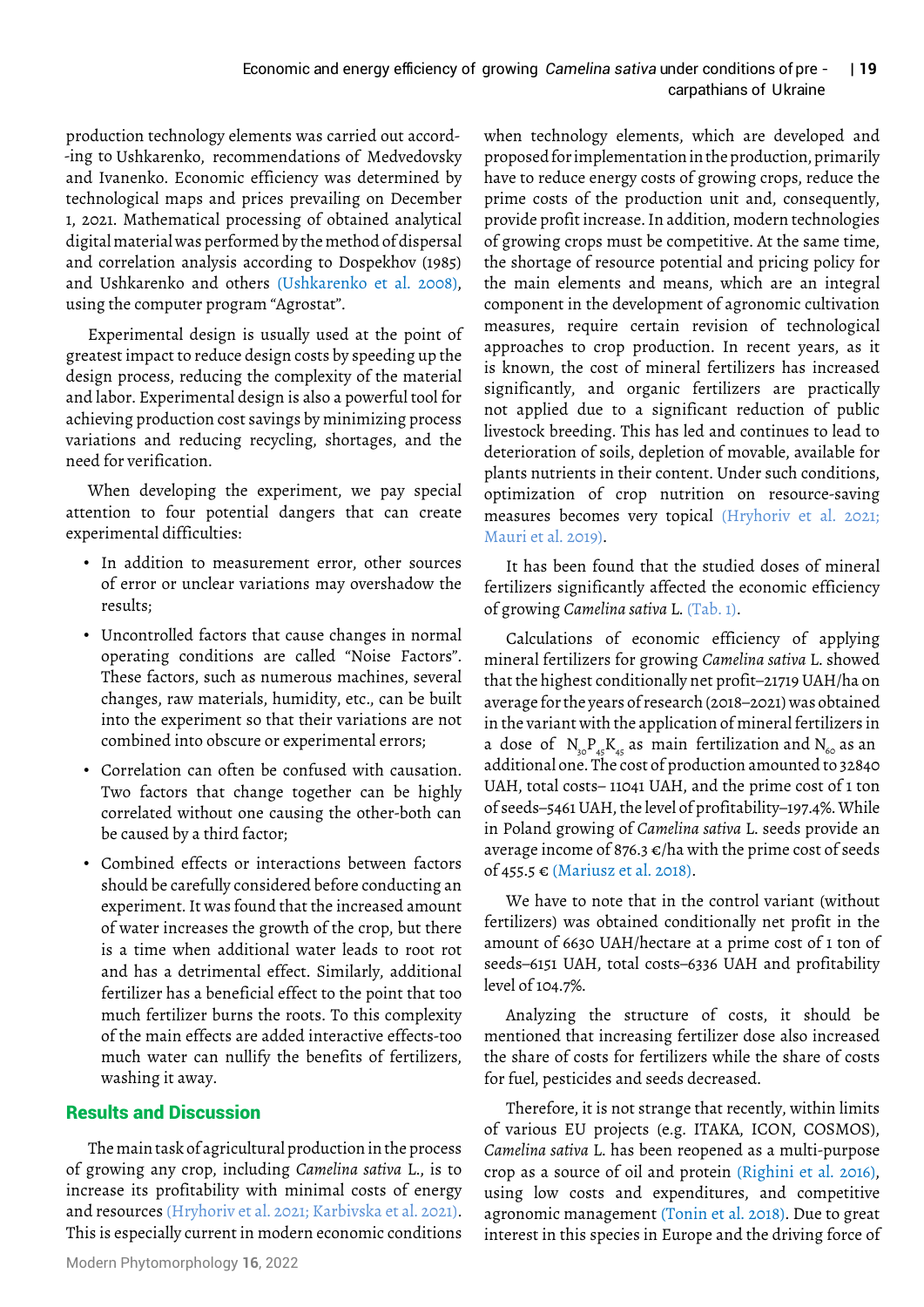| <b>Fertilization variant</b>             | Yielding capacity,<br>t/ha | Harvest cost.<br>UAH/ha | <b>Production costs.</b><br>UAH/ha | Prime cost of 1<br>t. UAH | ha    | Net profit, UAH/ Profitability level,<br>$\%$ |
|------------------------------------------|----------------------------|-------------------------|------------------------------------|---------------------------|-------|-----------------------------------------------|
| Without fertilizers (control)            | 1.03                       | 16480                   | 6336                               | 6151                      | 6630  | 104.7                                         |
| $P_{45}K_{45}$                           | 1.47                       | 23520                   | 8621                               | 5864                      | 14899 | 172.8                                         |
| $N_{30}P_{45}K_{45}$                     | 1.83                       | 29280                   | 9926                               | 5311                      | 19354 | 195                                           |
| $N_{30}P_{45}K_{45} + N_{60}$            | 2.04                       | 32840                   | 11041                              | 5461                      | 21719 | 197.4                                         |
| $N_{30}P_{45}K_{45}$ + micro-fertilizers | 1.99                       | 31840                   | 10450                              | 5251                      | 21390 | 204.7                                         |
| $\overline{X} \pm S_{\overline{x}}$      | $1.68 + 0.07$              |                         |                                    |                           |       |                                               |
| $LSD_{\alpha s}$ general                 | 0.15                       |                         |                                    |                           |       |                                               |
|                                          |                            |                         |                                    |                           |       |                                               |

**Table 1.** Economic efficiency of *Camelina sativa* L. growing technologies (average for 2018-2021).

**Table 2.** Bioenergy efficiency of *Camelina sativa* L. growing technologies, average for 2018-2021.

| <b>Fertilization variant</b>             | Gross energy outcome, MJ/ha | Energy costs, MJ/ha | <b>Coefficient of Energy efficiency</b> |
|------------------------------------------|-----------------------------|---------------------|-----------------------------------------|
| Without fertilizers (control)            | 60732                       | 49335               | 1.22                                    |
| $N_0P_{45}K_{45}$                        | 52176                       | 69551               | 0.77                                    |
| $N_{30}P_{45}K_{45}$                     | 52863                       | 78696               | 0.68                                    |
| $N_{30}P_{45}K_{45}+N_{60}$              | 54176                       | 87894               | 0.62                                    |
| $N_{30}P_{45}K_{45}$ + micro-fertilizers | 52197                       | 83158               | 0.65                                    |
|                                          |                             |                     |                                         |

this interest, the authors consider it necessary to gather all European knowledge about the cultivation of *Camelina sativa* L. to provide guidelines for future sustainable development of this crop (Righini et al. 2016; Tonkha et al. 2021).

It is not a secret that the main task of agricultural production in the process of growing *Camelina sativa* L. at present is to increase the profitability of production by increasing agricultural production volume with minimal energy consumption and costs of resources. The estimation of energy efficiency indices is absolutely stable and unchanging. To do this, it is necessary to determine the arrival of energy with the harvest, its costs for growing crops and by the difference between these indices get energy increase. All these indices are stable, they do not change over time, do not depend on pricing policy and so on, as all the components are calculated in megajoules. We have defined main indices of energy efficiency in the cultivation of *Camelina sativa* L., namely nutrition optimization of this little-widespread crop based on resource-saving (Tab. 2).

As a result of the research, it was found that the highest energy outcome was observed in the variant without application of mineral fertilizers (control), which was– 60732 MJ/ha. Energy outcome with the harvest increased significantly with the application of mineral fertilizers on average from 1979 MJ/ha to 6556 MJ/ha according to fertilizer variant. Thus, the highest indices were obtained in the control–60732 MJ/ha, while in the variant with the

application of  $N_{30}P_{45}K_{45} + N_{60} - 54176$  MJ.

We have to note that energy costs for cultivation grew, however insignificantly compared to its income with the harvest. Thus, determined indices of energy growth from the studied factors when growing *Camelina sativa* L. are quite high.

Simultaneously with already mentioned indices of energy efficiency components, changed coefficient of energy efficiency, as it is determined by the ratio of energy income with the harvest and the costs of agrotechnological measures provided for cultivation of the studied crop. It was found that optimization of *Camelina sativa* L. plant nutrition, and this was the application of different doses of mineral fertilizers, provided an increase of energy efficiency coefficient compared to the control. Thus, if it was 1.22 in the control without fertilizers, with the application of mineral fertilizers 0.62–0.77, then for foliar nutrition with biological preparations and growth stimulants it increased to 0.65. Our results are confirmed by the studies of Keshavarz-Afshar and Chen, which found a very high coefficient of energy efficiency in the production of *Camelina sativa* L. seeds in the variant without nitrogen fertilizers (10.4), which decreased to 4.4 and 3.7 with an increase in nitrogen fertilizer norms to 45 and 90 kg/ha respectively (Keshavarz-Afshar et al. 2015). And average energy efficiency of *Camelina sativa* L. seed production in another three-year study in the system of arid land in central Montana was 4.2 and ranged from 2.0 to 5.5 in different years of the study (Keshavarz-Afshar et al. 2015).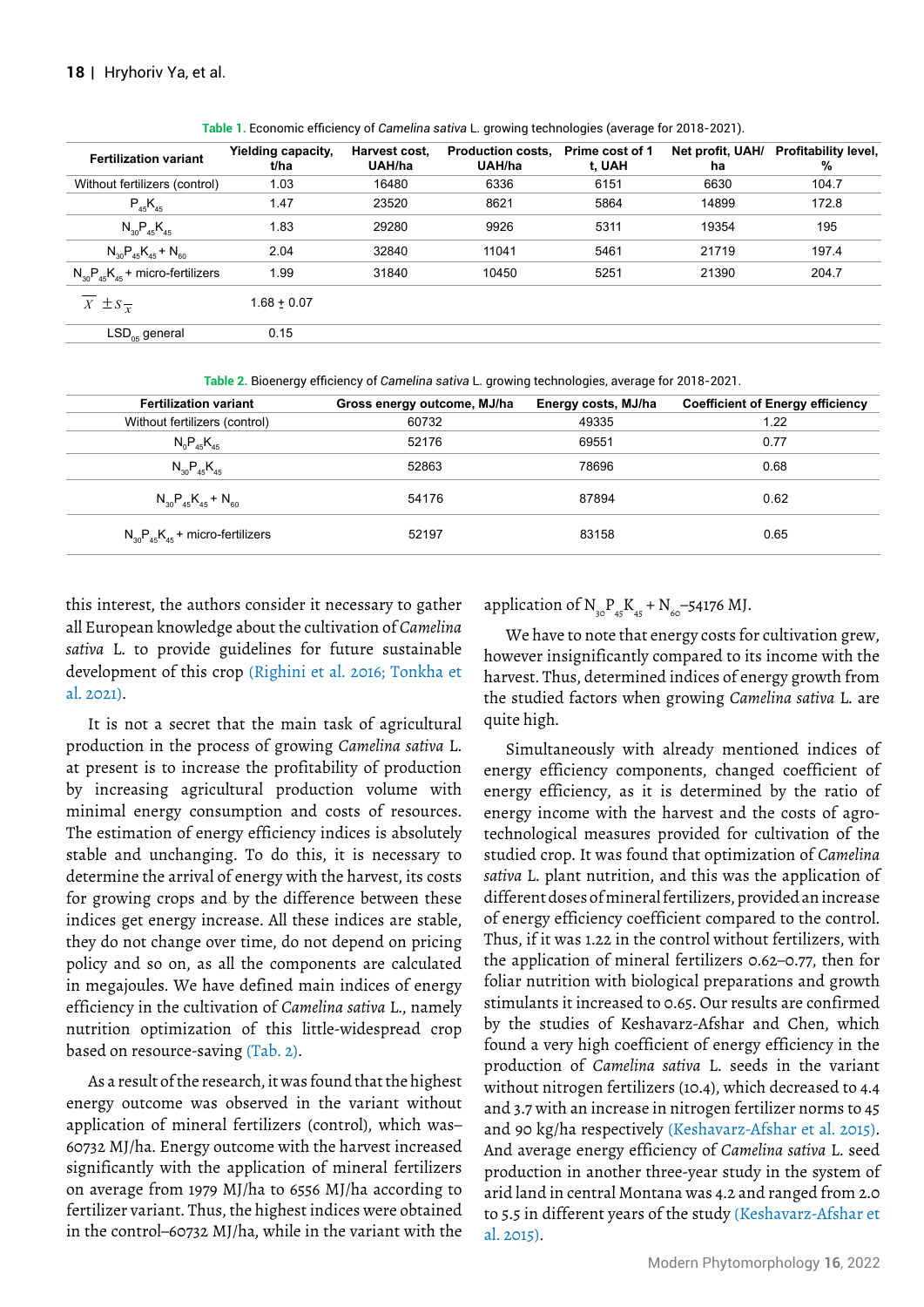## Conclusions

Analysis of economic efficiency of the studied nutrition optimization elements determined that depending on the application of mineral fertilization conditionally net profit by the variants of experiment ranged from 14.899 UAH/ha to 21.719 UAH/ha, the prime cost of the harvest unit decreased, and the level of profitability changed from 172.8% to 197.4%, i.e. it is high and indicates the expediency of growing *Camelina sativa* L. in Precarpathians of Ukraine using our developed resource-saving approaches to optimization of this crop nutrition.

From the point of view of energy efficiency, *Camelina sativa* L. production was characterized by higher energy gain and low energy consumption of seed production. Under influence of the studied factors, harvest energy consumption, on the contrary, decreased compared to the control, which indicates expediency of fertilizing plants with the studied fertilizers and micro-fertilizers in main vegetation periods of the crop.

Results obtained in this study provide valuable information on the input resources, energy and economic efficiency of *Camelina sativa* L. This information can also be used in other regions of Europe and the world with the aim to improve energy balance and comparance of economic efficiency of *Camelina sativa* L. biomass production. It is shown, that from the point of view of economic and energy efficiency, *Camelina sativa* L. biomass production in a large scale is expedient. However, further research is needed to verify the results of our study and for further improvement of the production technology, reduction of energy consumption and the costs, as well as increase of seed collection efficiency (reduction of losses during harvesting). In the future, this has to help increasing energy and economic efficiency of *Camelina sativa* L. production.

### References

**Abramyk M.I., Mazra V.O., Kunychak H.I., Kozak T.I. (2003).** [Catalog](https://scholar.google.com/scholar?hl=en&as_sdt=0%2C5&q=Abramyk+M.I.%2C+Mazra+V.O.%2C+Kunychak+H.I.%2C+Kozak+T.I.+%282003%29.+Catalog+of+varieties+of+Carpathian+breeding.+Ivano%E2%80%93Frankivsk.+58&btnG=)  [of varieties of Carpathian breeding](https://scholar.google.com/scholar?hl=en&as_sdt=0%2C5&q=Abramyk+M.I.%2C+Mazra+V.O.%2C+Kunychak+H.I.%2C+Kozak+T.I.+%282003%29.+Catalog+of+varieties+of+Carpathian+breeding.+Ivano%E2%80%93Frankivsk.+58&btnG=)**.** *Ivano–Frankivsk* 58**.**

**Demydas H.I., Galushko I.V., Butenko A.O., Karbivska U.M., Asanishvili N.M. (2021).** [Fodder productivity of different meadow clover](http://lib.udau.edu.ua/handle/123456789/8846)  [varieties depending on the elements of growing technology](http://lib.udau.edu.ua/handle/123456789/8846)**.** *AMA.* **51:** 1801-1811**.** 

**Demydas H.I., Kvitko HP., Hetman N.Ya. (2011).** *[Camelina sativa](https://cyberleninka.ru/article/n/influence-of-mineral-fertilization-level-on-productivity-of-camelina-sativa-in-the-conditions-of-prycarpattia)*[oilseed alternative to spring rapeseed for biodiesel production](https://cyberleninka.ru/article/n/influence-of-mineral-fertilization-level-on-productivity-of-camelina-sativa-in-the-conditions-of-prycarpattia)**.** *Vinnytsia.* **8:** 3-8.

**Frohlich A., Rice B. (2005).** Evaluation of *[Camelina sativa](https://www.sciencedirect.com/science/article/abs/pii/S0926669003001493)* oil as a [feedstock for biodiesel production](https://www.sciencedirect.com/science/article/abs/pii/S0926669003001493)**.** *Ind Crop Prod* **21:** 25-31.

**Hospodarenko H. M., Rassadina I. Yu. (2015).** [Quality of](https://scholar.google.com/scholar?hl=en&as_sdt=0%2C5&q=Hospodarenko+H.+M.%2C+Rassadina+I.+Yu.+%282015%29.+Quality+of+Camelina+sativa+seeds+depending+on+fertilizer.+Peredgirne+ta+girske+zemlerobstvo+i+tvarinnictvo+58%3A+55-60.&btnG=) *Camelina sativa* [seeds depending on fertilizer](https://scholar.google.com/scholar?hl=en&as_sdt=0%2C5&q=Hospodarenko+H.+M.%2C+Rassadina+I.+Yu.+%282015%29.+Quality+of+Camelina+sativa+seeds+depending+on+fertilizer.+Peredgirne+ta+girske+zemlerobstvo+i+tvarinnictvo+58%3A+55-60.&btnG=)**.** *Peredgirne ta girske zemlerobstvo i tvarinnictvo* **58:** 55-60.

**Hryhoriv Ya., Butenko A., Nechyporenko V., Lyshenko M., Ustik T., Zubko V., Makarenko N., Mushtai V. (2021).** [Economic Efficiency of](https://dspace.emu.ee/handle/10492/7161)  *Camelina sativa* [growing with nutrition optimization under coditions of](https://dspace.emu.ee/handle/10492/7161)  [Precarpathians of Ukraine](https://dspace.emu.ee/handle/10492/7161). *J Agric Sci* **32:** 232-238.

**Hryhoriv Ya., Butenko Ye., Rozhko V., Karpenko O., Lychuk A., Kudria S., Sobran I., Stavytskyi A., Tkachenko O. (2021).** *[Formation](https://scholar.google.com/scholar?hl=en&as_sdt=0%2C5&q=Hryhoriv+Ya.%2C+Butenko+Ye.%2C+Rozhko+V.%2C+Karpenko+O.%2C+Lychuk+A.%2C+Kudria+S.%2C+Sobran+I.%2C+Stavytskyi+A.%2C+Tkachenko+O.+%282021%29.+Formation+of+Camelina+sativa+yield+depending+on+the+level+of+mineral+fertilization+under+conditions+of+Precarpathians.+Agricultural+Mechanization+in+Asia.+52%3A+2405-2413.&btnG=)  of Camelina sativa* [yield depending on the level of mineral fertilization](https://scholar.google.com/scholar?hl=en&as_sdt=0%2C5&q=Hryhoriv+Ya.%2C+Butenko+Ye.%2C+Rozhko+V.%2C+Karpenko+O.%2C+Lychuk+A.%2C+Kudria+S.%2C+Sobran+I.%2C+Stavytskyi+A.%2C+Tkachenko+O.+%282021%29.+Formation+of+Camelina+sativa+yield+depending+on+the+level+of+mineral+fertilization+under+conditions+of+Precarpathians.+Agricultural+Mechanization+in+Asia.+52%3A+2405-2413.&btnG=) [under conditions of Precarpathians](https://scholar.google.com/scholar?hl=en&as_sdt=0%2C5&q=Hryhoriv+Ya.%2C+Butenko+Ye.%2C+Rozhko+V.%2C+Karpenko+O.%2C+Lychuk+A.%2C+Kudria+S.%2C+Sobran+I.%2C+Stavytskyi+A.%2C+Tkachenko+O.+%282021%29.+Formation+of+Camelina+sativa+yield+depending+on+the+level+of+mineral+fertilization+under+conditions+of+Precarpathians.+Agricultural+Mechanization+in+Asia.+52%3A+2405-2413.&btnG=). *AMA* **52:** 2405-2413.

**Hryhoriv Ya.Ya. (2012).** [Economic efficiency of](https://dspace.emu.ee/handle/10492/7161) *Camelina sativa* [cultivation under conditions of Precarpathians](https://dspace.emu.ee/handle/10492/7161). *Bulletin of Poltava State Agrarian Academy: Agronomy* **1:** 198-201.

**Hryhoriv Ya.Ya., Butenko A.O., Moisiienko V.V., Panchуshуn V.Z., Stotska S.V., Shuvar I.A., Kriuchko L.V., Zakharchenko E.A., Novikova A.V. (2021).** [Photosynthetic activity of](https://www.phytomorphology.com/articles/photosynthetic-activity-of-camelina-sativa-plants-depending-on-technological-measures-of-growing-under-conditions-of-pre.pdf) *Camelina sativa* plants [depending on technological measures of growing under conditions of](https://www.phytomorphology.com/articles/photosynthetic-activity-of-camelina-sativa-plants-depending-on-technological-measures-of-growing-under-conditions-of-pre.pdf)  [Precarpathians of Ukraine](https://www.phytomorphology.com/articles/photosynthetic-activity-of-camelina-sativa-plants-depending-on-technological-measures-of-growing-under-conditions-of-pre.pdf). *Mod Phytomorphol* **15:** 17-21.

**Hryhoriv Ya.Ya., Butenko S.O., Masyk I.M., Onychko V.I., Onychko T.O., Pshychenko O.I., Komar V.I., Berezniak O.P. (2020).** [Influence](https://cyberleninka.ru/article/n/influence-of-mineral-fertilization-level-on-productivity-of-camelina-sativa-in-the-conditions-of-prycarpattia)  [of mineral fertilization level on productivity of](https://cyberleninka.ru/article/n/influence-of-mineral-fertilization-level-on-productivity-of-camelina-sativa-in-the-conditions-of-prycarpattia) *Camelina sativa* in the [conditions of Prycarpattia.](https://cyberleninka.ru/article/n/influence-of-mineral-fertilization-level-on-productivity-of-camelina-sativa-in-the-conditions-of-prycarpattia) *Ukr J Ecol* **10:** 28-32.

**Karbivska U.M., Butenko A.O., Kaminskyi V.F., Asanishvili N.M., Tkachenko M.A., Kurgak V.Н., Demydas H.I., Moisiienko V.V., Slyusar I.T., Shtakal М.І., Degodyuk E.Н., Degodyuk S.E., Solovei Н.М. (2021).** [Peculiarities of botanical composition formation of cereal](https://www.phytomorphology.com/articles/peculiarities-of-botanical-composition-formation-of-cereal-agrophytocenosis-on-sodpodzolic-soil-depending-on-fertilizati.pdf)  [agrophytocenosis on sodpodzolic soil depending on fertilization.](https://www.phytomorphology.com/articles/peculiarities-of-botanical-composition-formation-of-cereal-agrophytocenosis-on-sodpodzolic-soil-depending-on-fertilizati.pdf) *Mod Phytomorphol* **15:** 126-131**.**

**Karbivska U.M., Kolodnenko N.V., Asanishvili N.M., Malinovskaya I.M., Holodna A.V., Konуk Н.S., Panakhyd H.Ya., Dzyubailo A.Н., Solovei Н.М., Hetman N.Ya., Voloshchuk M.D., Hryhoriv Ya.Ya., Turak O.Yu., Turak O.D. (2021).** [Economic and energy efficiency of growing cereal](https://www.phytomorphology.com/articles/economic-and-energy-efficiency-of-growing-cereal-grasses.pdf)  [grasses](https://www.phytomorphology.com/articles/economic-and-energy-efficiency-of-growing-cereal-grasses.pdf). *Mod Phytomorphol* **15:** 121-125.

**Karpenko O.Yu., Rozhko V.M., Butenko A.O., Masyk I.M., Malynka L.V., Didur I.M., Vereshchahin I.V., Chyrva A.S., Berdin S.I. (2019).** [Post](https://cyberleninka.ru/article/n/post-harvest-siderates-impact-on-the-weed-littering-of-maize)[harvest siderates impact on the weed littering of maize.](https://cyberleninka.ru/article/n/post-harvest-siderates-impact-on-the-weed-littering-of-maize) *Ukr J Ecol* **9:** 300-303.

**Keshavarz-Afshar R., Mohammed Y.A., Chen C. (2015).** Energy balance and greenhouse gas emissions of dryland camelina as influenced by tillage and nitrogen. *Energy* **91:** 1057-1063.

**Keshavarz-Afshar, Reza, and Chengci Chen. (2015).** [Intensification](https://link.springer.com/article/10.1007/s12155-015-9644-8)  [of Dryland Cropping Systems for Bio-feedstock Production: Energy](https://link.springer.com/article/10.1007/s12155-015-9644-8)  [Analysis of Camelina](https://link.springer.com/article/10.1007/s12155-015-9644-8). *Bioenergy Res* **8:** 1877-1884.

**Mariusz J. Stolarski, Jacek Kwiatkowski, Jozef Tworkowski, Stefan Szczukowski. (2018).** [Energy and economic efficiency of camelina and](https://www.sciencedirect.com/science/article/pii/S0360544218304195)  [crambe biomassproduction on a large-scale farm in north-eastern](https://www.sciencedirect.com/science/article/pii/S0360544218304195)  [Poland.](https://www.sciencedirect.com/science/article/pii/S0360544218304195) *Energy* **150:** 770-780.

**Mauri P.V, Mostaza D, Plaza A, Ruiz-Fernandez J, Prieto J, Capuano A (2019).** Variability of camelina production in the center of Spain in two years of cultivation, a new profitable and alternative crop. *In Proceeding of 27th European Biomass Conference and Exhibition* **2:** 196-200.

**Poliakov O.I. (2011).** [Agrotechnical and bioclimatic peculiarities of](https://scholar.google.com/scholar?hl=en&as_sdt=0%2C5&q=Poliakov+O.I.+%282011%29.+Agrotechnical+and+bioclimatic+peculiarities+of+formation+of+productivity+and+quality+of+seeds+of+sunflower%2C+soybean%2C+flax%2C+sesame%2C+Camelina+sativa%2C+milk+weed+in+the+Southern+Steppe+of+Ukraine.+Dnipropetrovsk%2C+38.&btnG=) [formation of productivity and quality of seeds of sunflower, soybean,](https://scholar.google.com/scholar?hl=en&as_sdt=0%2C5&q=Poliakov+O.I.+%282011%29.+Agrotechnical+and+bioclimatic+peculiarities+of+formation+of+productivity+and+quality+of+seeds+of+sunflower%2C+soybean%2C+flax%2C+sesame%2C+Camelina+sativa%2C+milk+weed+in+the+Southern+Steppe+of+Ukraine.+Dnipropetrovsk%2C+38.&btnG=) flax, sesame, *Camelina sativa*[, milk weed in the Southern Steppe of](https://scholar.google.com/scholar?hl=en&as_sdt=0%2C5&q=Poliakov+O.I.+%282011%29.+Agrotechnical+and+bioclimatic+peculiarities+of+formation+of+productivity+and+quality+of+seeds+of+sunflower%2C+soybean%2C+flax%2C+sesame%2C+Camelina+sativa%2C+milk+weed+in+the+Southern+Steppe+of+Ukraine.+Dnipropetrovsk%2C+38.&btnG=) [Ukraine](https://scholar.google.com/scholar?hl=en&as_sdt=0%2C5&q=Poliakov+O.I.+%282011%29.+Agrotechnical+and+bioclimatic+peculiarities+of+formation+of+productivity+and+quality+of+seeds+of+sunflower%2C+soybean%2C+flax%2C+sesame%2C+Camelina+sativa%2C+milk+weed+in+the+Southern+Steppe+of+Ukraine.+Dnipropetrovsk%2C+38.&btnG=). *Dnipropetrovsk* **38**.

**Putnam D., Budin D. (1993).** [Camelina: apromising low-input](https://scholar.google.com/scholar?hl=en&as_sdt=0%2C5&q=Putnam+D.%2C+Budin+D.+%281993%29.+Camelina%3A+apromising+low%E2%80%93+input+oilseed.+New+York.+314%E2%80%93322.&btnG=)  [oilseed](https://scholar.google.com/scholar?hl=en&as_sdt=0%2C5&q=Putnam+D.%2C+Budin+D.+%281993%29.+Camelina%3A+apromising+low%E2%80%93+input+oilseed.+New+York.+314%E2%80%93322.&btnG=). *New York* pp: 314-322.

**Righini D., Zanetti F., Monti A. (2016).** [The bio-based economy can](https://www.ocl-journal.org/articles/ocl/full_html/2016/05/ocl160021-s/ocl160021-s.html)  [serve as the springboard for camelina and crambe to quit the limbo.](https://www.ocl-journal.org/articles/ocl/full_html/2016/05/ocl160021-s/ocl160021-s.html) *OCL* **23:** 504.

**Syvyryn A.H., Reshetnykov V.N. (1988).** [Crop of saffron milk](https://scholar.google.com/scholar?hl=en&as_sdt=0%2C5&q=Syvyryn+A.H.%2C+Reshetnykov+V.N.+%281988%29.+Crop+of+saffron+milk+intensive+technology.+Moskva%2C+Kolos+19.&btnG=) [intensive technology.](https://scholar.google.com/scholar?hl=en&as_sdt=0%2C5&q=Syvyryn+A.H.%2C+Reshetnykov+V.N.+%281988%29.+Crop+of+saffron+milk+intensive+technology.+Moskva%2C+Kolos+19.&btnG=) *Moskva Kolos* **19**.

**Tonin P., Gosselet N., Halle E., Henrion M. (2018).** Ideal oil and protein crops-what are users ideotypes, from the farmer to the consumer? *OCL* **25:** 605.

**Tonkha O., Butenko A., Bykova O., Kravchenko Y., Pikovska O., Kovalenko V., Evpak I., Masyk I., Zakharchenko E. (2021).** [Spatial](https://yadda.icm.edu.pl/baztech/element/bwmeta1.element.baztech-16111de4-0629-49f7-b070-40419eb4109e)  [Heterogeneity of Soil Silicon in Ukrainian Phaozems and Chernozems.](https://yadda.icm.edu.pl/baztech/element/bwmeta1.element.baztech-16111de4-0629-49f7-b070-40419eb4109e) *J*